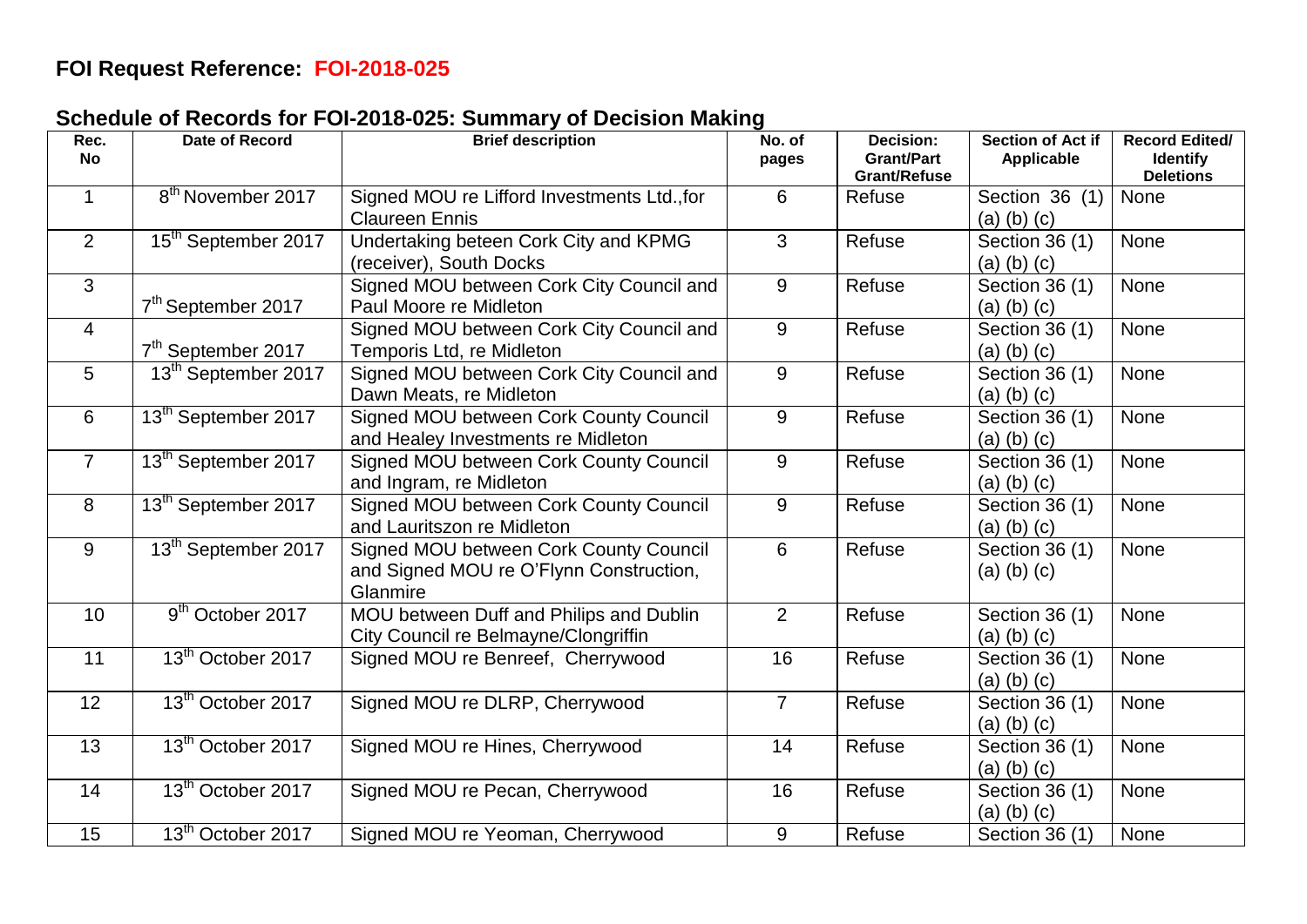| Rec.<br><b>No</b> | Date of Record                  | <b>Brief description</b>                                                                                                                            | No. of<br>pages | Decision:<br><b>Grant/Part</b><br><b>Grant/Refuse</b> | Section of Act if<br>Applicable     | <b>Record Edited/</b><br><b>Identify</b><br><b>Deletions</b> |
|-------------------|---------------------------------|-----------------------------------------------------------------------------------------------------------------------------------------------------|-----------------|-------------------------------------------------------|-------------------------------------|--------------------------------------------------------------|
|                   |                                 |                                                                                                                                                     |                 |                                                       | $(a)$ $(b)$ $(c)$                   |                                                              |
| 16                | 31 <sup>st</sup> October 2017   | Signed MOU between Dun Laoghaire<br>Rathdown County Council and Park<br>Developments Group, McGarrell Reilly and<br>the Lawless Family re Clay Farm | 5               | Refuse                                                | Section 36 (1)<br>$(a)$ $(b)$ $(c)$ | None                                                         |
| 17                | $26th$ July 2017                | Signed MOU between Fingal County<br>Council and Cannon Kirk Homes re<br>Donabate Distributor Road                                                   | $\overline{4}$  | Refuse                                                | Section 36 (1)<br>$(a)$ $(b)$ $(c)$ | None                                                         |
| 18                | 26 <sup>th</sup> July 2017      | Signed MOU between Fingal County<br>Council and McGarrell Reilly Homes re<br>Donabate Distributor Road                                              | 5               | Refuse                                                | Section 36 (1)<br>$(a)$ $(b)$ $(c)$ | <b>None</b>                                                  |
| 19                | 21 <sup>ST</sup> July 2017      | Signed MOU between Gannon Homes and<br><b>Fingal County Council re Oldtown</b><br>Mooretown                                                         | $\overline{4}$  | Refuse                                                | Section 36 (1)<br>$(a)$ $(b)$ $(c)$ | None                                                         |
| 20                | $27th$ July 2017                | Signed MOU between Helsingor and Fingal<br>County Council re Baldoyle/Stapolin                                                                      | 2               | Refuse                                                | Section 36 (1)<br>$(a)$ $(b)$ $(c)$ | None                                                         |
| 21                | 28 <sup>th</sup> September 2017 | Letter of undertaking from Ballymore to<br>Kildare County Council re Naas                                                                           | 3               | Refuse                                                | Section 36 (1)<br>$(a)$ $(b)$ $(c)$ | None                                                         |
| 22                | 28 <sup>th</sup> September 2017 | Signed MOU between Kildare County<br>Council and re PTG, Naas                                                                                       | $\overline{4}$  | Refuse                                                | Section 36 (1)<br>$(a)$ $(b)$ $(c)$ | <b>None</b>                                                  |
| 23                | 28 <sup>th</sup> September 2017 | Signed MOU between Quinby Holdings Ltd<br>and Kildare County Council re Naas                                                                        | $\overline{2}$  | Refuse                                                | Section 36 (1)<br>$(a)$ $(b)$ $(c)$ | None                                                         |
| 24                | 25 <sup>th</sup> October 2017   | Signed MOU between Trudo Construction<br>Ltd. (Bridie O'Toole Landowner), And<br>Kildare County Council re Maynooth                                 | 3               | Refuse                                                | Section 36 (1)<br>$(a)$ $(b)$ $(c)$ | <b>None</b>                                                  |
| 25                | 25 <sup>th</sup> October 2017   | Signed MOU between Thomas Farrell<br>(Landowner) and Kildare County Council re<br>Maynooth                                                          | 3               | Refuse                                                | Section 36 (1)<br>$(a)$ $(b)$ $(c)$ | None                                                         |
| 26                | 25 <sup>th</sup> October 2017   | Signed MOU between McDermott Building<br>Services (Michelle Dowdell) and Kildare<br><b>County Council re Maynooth</b>                               | 3               | Refuse                                                | Section 36 (1)<br>$(a)$ $(b)$ $(c)$ | None                                                         |
| 27                | 25 <sup>th</sup> October 2017   | Signed MOU re Pirowell Ltd., Maynooth                                                                                                               | 3               | Refuse                                                | Section 36 (1)<br>$(a)$ $(b)$ $(c)$ | None                                                         |